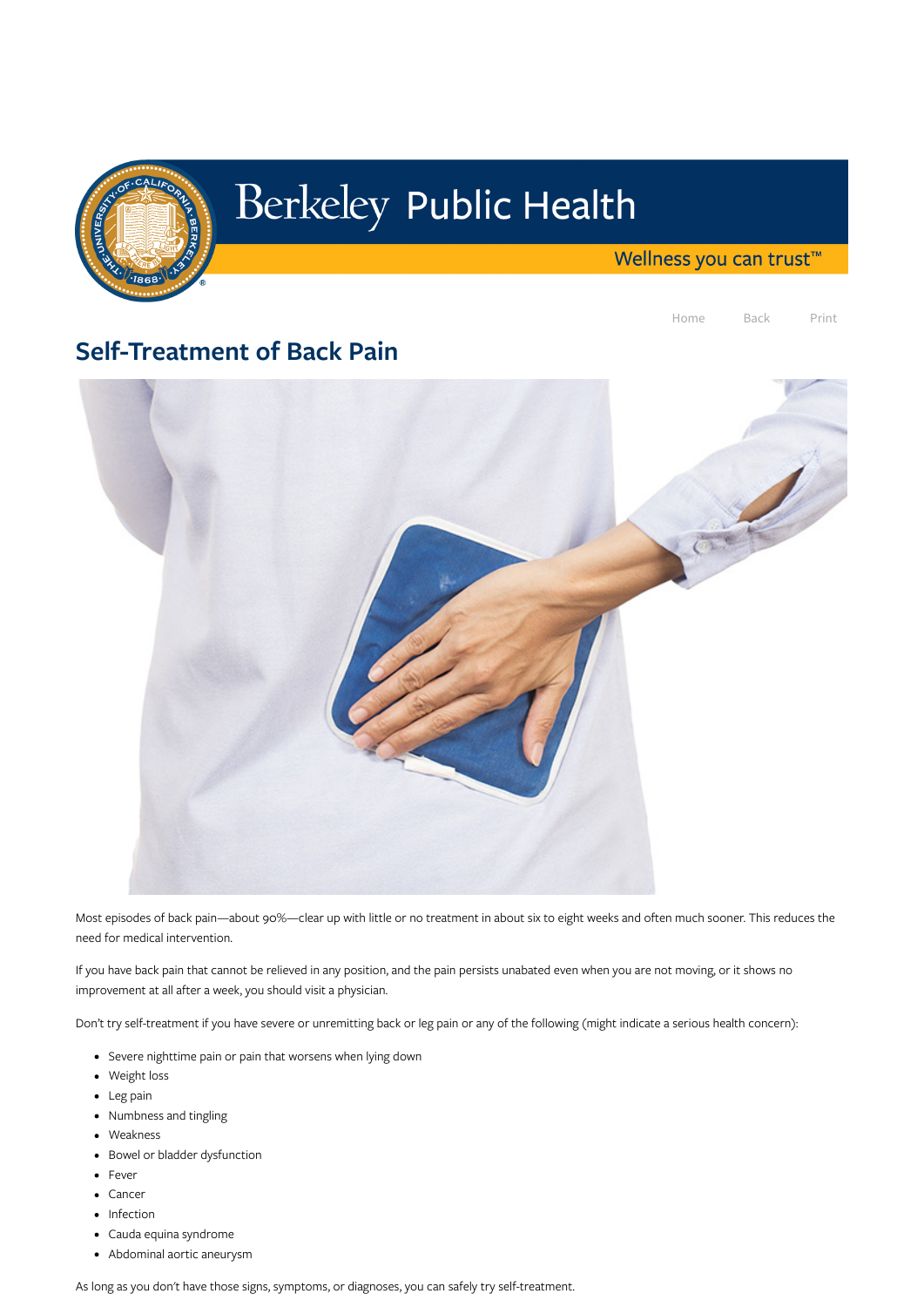### Self-treatment

If you don't have any of the above symptoms or signs that you may have a serious health condition, you can take the following steps to help ease a backache:

#### Rest

Lying down takes pressure off the spine. It often can help lessen the pain. The best postures in bed are these two positions:

- Lying in the fetal position with a pillow between the knees
- On your back with knees flexed, using a pillow to support the legs

- Lifting
- Bending
- Vigorous exercise
- Other activities that place stress on the back

Most experts advise limiting bed rest to one or two days. Staying in bed for longer periods of time may do more harm than good by weakening muscles.

It's better to get out of bed and move around as soon as you can do so with reasonable comfort, even if some pain persists. Until the pain fully disappears, you should avoid:

It may seem risky to move around when you still have back pain. But medical research supports limiting the amount of bed rest. One study found that people with acute back pain who went about their normal activities recovered more rapidly than those who were prescribed bed rest. Within a week, just 20% of the normal-activity group were still absent from work, compared with 41% of those on bed rest. After three months, people in the bed-rest group accumulated an average of about nine sick days, compared with five in the normal-activity group.

Activity should be increased gradually, as long as it doesn't hurt and isn't strenuous.

#### Ice

After a sudden back injury with pain limited to the back area, immediately applying ice can be therapeutic.

- Ice relieves pain
- Ice reduces internal bleeding
- Ice reduces swelling by decreasing blood flow

An ice bag, commercial cold pack, or even a package of frozen vegetables should be used for 10 to 20 minutes every two hours for the first 48 hours after injury (while you're awake). The 20-minute limit is important to avoid the risk of frostbite. Another approach to relieving pain is to massage the painful area with an ice cube.

#### **Heat**

After an acute back injury, it's best to wait 48 hours before applying heat. However, chronic back pain or a more widespread backache that begins sometime after a back injury may be eased by relaxing muscles. Types of heat applications that can help with back pain include:

- Hot bath
- Heating pad
- Heat lamp
- Hot, moist compresses

## Over-the-counter medications

Over-the-counter medicines to reduce inflammation and pain fall into two categories:

• Analgesics

- Acetaminophen (Tylenol)

Nonsteroidal anti-inflammatory drugs (NSAIDs)

- Aspirin

- Ibuprofen (Motrin, Advil)
- Naproxen (Aleve, Naprosyn)
- Ketoprofen (Orudis)

Be sure to read the labels and follow instructions carefully. Even over-the-counter medications can cause side effects if misused.

WARNING: Acetaminophen (Tylenol) can cause irreversible liver damage that can be fatal, if too much is taken at once or over a prolonged period. One should try to limit use of acetaminophen to a couple of days, and to stick carefully to dosages recommended on the packaging.

#### Exercise

Exercises for your back involve gentle stretching to relax back muscles and lengthen the spine to relieve compression of the vertebrae. These exercises are effective for relieving stress and strain on the back. Ask your doctor for a referral to a physical therapist or for printed instructions on how to safely perform the exercises Doing back exercises in water also can be helpful